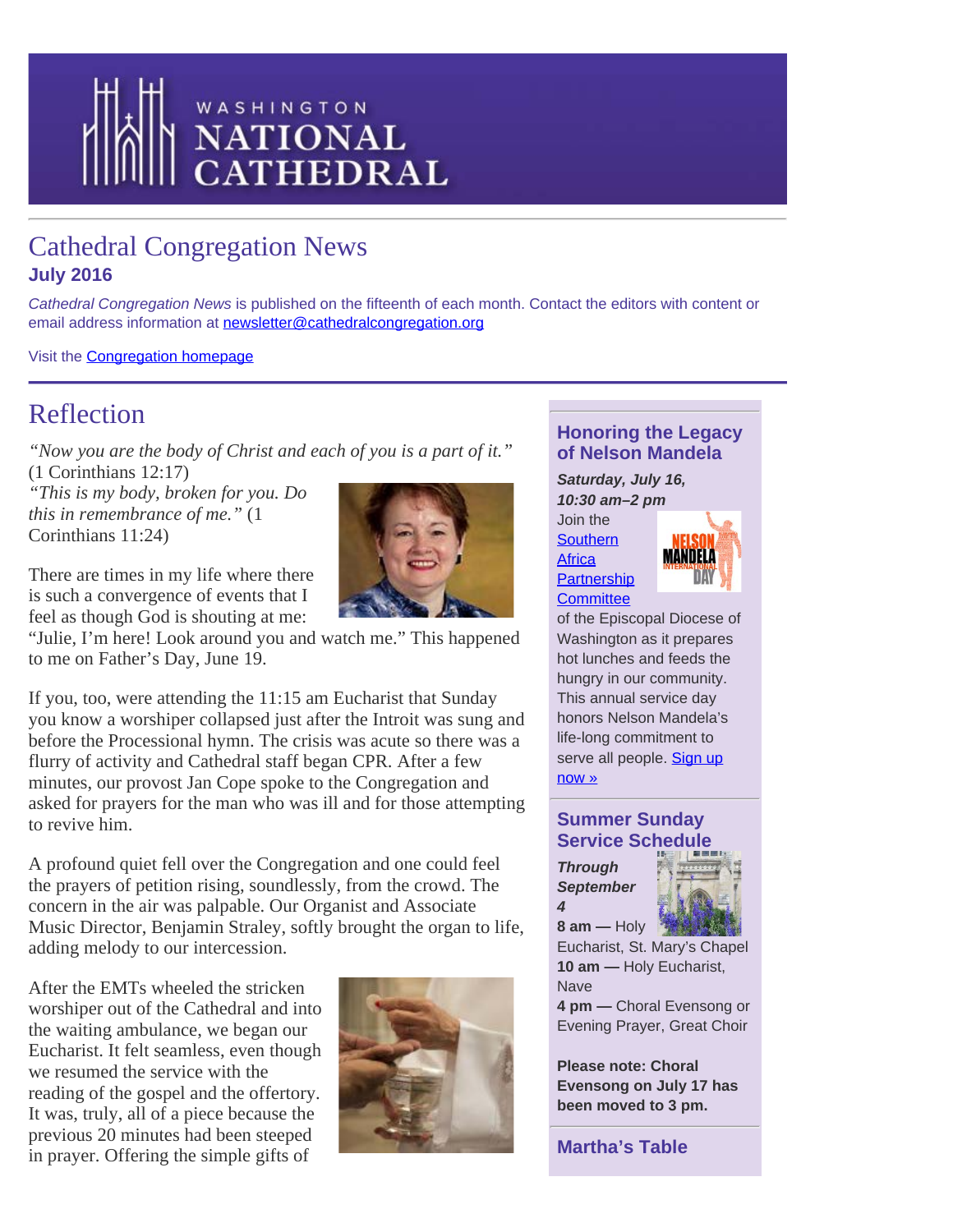bread and wine flowed flawlessly into the celebration. We all heard Jesus telling us "Do this in remembrance of me."

When the last strains of "Sing praise to God who reigns above" faded and people began to file out of church, my Eucharist was not over. Unexpectedly, one of our Congregation's lay Eucharistic ministers asked if I had time to help bring communion to a mutual friend who was ill.

We arrived at our friend's home and, for a second time that day, I heard the story of the Gerasene demoniac's healing. We shared with our friend what had unfolded at the morning service. We prayed for the gentleman who had collapsed in the nave, we prayed for all those who were ill or suffering in any way, and then we shared communion. It was simple, tender, brief and moving.

As I drove home, I kept hearing St. Paul's words: *"You are the body of Christ…"* and I thought of Father's Day and my own dad and his last illness. A vivid memory flashed before me. I saw Dad lying in a small, glass-enclosed room in the Critical Care Unit at Walter Reed Army Medical Center. He had intravenous lines connected to the veins in both of his wrists and was gasping for breath. The pulmonary specialist announced that Dad's right lung was filling up with blood. He would "drown" unless something was done immediately. A surgeon arrived who made an incision and pushed a tube between Dad's ribs. Blood soon began to drip from my father's side. His breathing became easier.

Full disclosure: as this nightmare was unfolding I did pray, but mostly I just felt faint. I thought, "If I don't sit down, I'm going to fall down." But much later, as I reflected on my dad's courage and the skill of his physicians, I recalled the picture of his body, and heard again, *"You are the body of Christ."*

How do I mean this? I believe that when we suffer, Jesus suffers with us and in us. I mean that when we reach out to each other with compassion—like the EMTs in the cathedral or the physicians at Walter Reed who saved my dad—we touch the body of Jesus. I mean that Holy Communion, our care for each other, and our sometimes very messy suffering, brings us into union with the One who loved us into life. In each of our lives, Jesus, "Emmanuel," the God who is always with us, takes flesh over and over again. *"This is my body, broken for you. Do this in remembrance of me."*

We are Christ's body. We are his hands and feet and heart. He lives in us and we in him. Whatever joys or sorrows life brings us, we are never—not for a moment—alone. You, me, ALL of us we *are* the body of Christ.

What a call, what a blessing, what a gift!

Julie Collins Chair, Christian Formation Committee

## **Ministry**

*Sunday, July 17, 8:30–11:15 am*

Hunger does not take a summer vacation. **Fifteen** minutes in your kitchen



will help feed homeless people in our area. Drop off sandwiches and fruit at Hearst Circle at NCS. [Learn](http://cathedral.org/event/marthas-table-ministry-2/2016-07-17) [more](http://cathedral.org/event/marthas-table-ministry-2/2016-07-17) »

## **Story Hour**

*Sunday, July 17, 9:30 am* Join other families with young children for a short story time. **Learn** [more](http://cathedral.org/event/story-hour-2016-07-17/) »



## **The Drama of Jesus Christ in Three Acts According to St. Mark**

*Sundays, July 17–31, 11:30 am–12:45*

Sign up for this 3-part **Sunday** summer Bible study, thematically



focused on the Gospel of Mark. **RSVP today »** 

## **Knitting and Crocheting Ministry**

*Sunday, July 17, 1–3 pm* **Crafters** meet to knit and crochet items for our



outreach partners. **[Learn](http://cathedral.org/event/knitting-and-crocheting-ministry-2016-07-17/)** [more](http://cathedral.org/event/knitting-and-crocheting-ministry-2016-07-17/) »

**Racial Reconciliation: What the White Church Must Do** *Sunday, July 17, 4:15 pm*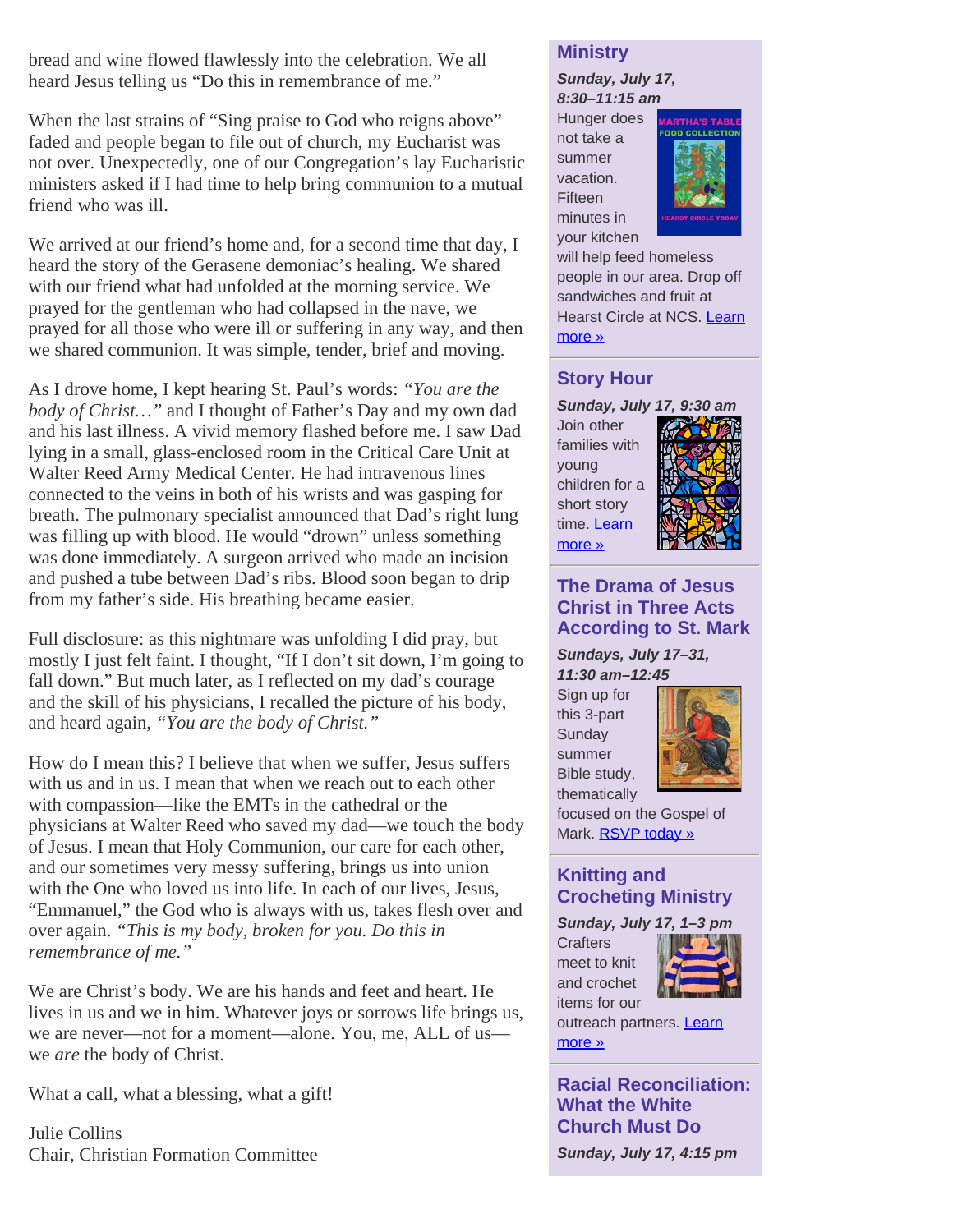# Community Fellowship

"The hymn sing was just so much fun!" "What a wonderful evening." Gathered close to the organ in Bethlehem Chapel, our organist Benjamin Straley led us through our hymn requests, called out so enthusiastically that it sounded like a bingo game. We sang with gusto and ended with a "lightning round" of first verse only choices. The joyous spirit



carried over to the reception that followed in the adjacent Visitor Lounge. It proved a great spot for food and fellowship. Another hymn sing and reception is in the planning stage for later in the fall. Also of note, Benjamin will be offering a course in the upcoming program year exploring liturgy and music. Look for details on this course and other offerings in the August newsletter.

At our hymn sing recepton, we wished Godspeed to our two dear retiring clergy, Stuart Kenworthy and Preston Hannibal. We also thanked our provost Jan Cope (who is not leaving!) for her immense and loving work on behalf of the congregation and cathedral. The three were presented with personalized copies of the past liturgical year's Advent and Lenten meditations written by members of the congregation and cathedral family. Miriam Young read the beautiful prayer/poem of thanksgiving written by Cary Page. As promised, here is the link to [They Came to Serve](http://cathedral.org/wp-content/uploads/2016/07/TheyCameToServeTheLord.pdf) [the Lord.](http://cathedral.org/wp-content/uploads/2016/07/TheyCameToServeTheLord.pdf)

Our brunch last Sunday was a festive affair, held in our new location of the Pilgrim Observation Gallery area on the 7th floor. As a member attending for the first time said, "This is a great way to get to know people." Thanks to Larry Long for providing the special ice cream and crêpes and to all those who brought the delicious brunch fare. Also, a special thanks to the Bingaman family for coordinating our potlucks with such flare and joy. **Mark your calendar now for the annual fall potluck picnic on September 25.**

# To Forge a New Way

It has been, as Bishop Budde wrote last Thursday in the aftermath of the fatal shootings in Dallas, "a dreadful week in America." Despite the strife, her [blogpost](http://www.edow.org/blog/a-dreadful-week-in-america) ends with these hopeful words: "But in the hardest times, resolve can emerge to forge a new way." The Cathedral and our



congregation offer ways great and small to get or stay *involved*.

As part of its ongoing commitment to the work



of racial reconciliation, Washington National Cathedral and its partners at the [March on Washington](http://marchonwashingtonfilmfestival.org/) [Film Festival](http://marchonwashingtonfilmfestival.org/) will reexamine Dr. King's challenge for our time with a panel on "What the White Church Must Do" on issues of race. **Learn** [more](http://cathedral.org/event/racial-reconciliation-what-the-white-church-must-do) »

## **Fiction Fun!**

### *Monday, July 18, 7 pm*

Join us for a discussion of *The Man in*



*the Wooden Hat* by Jane Gardam. [Learn more](http://cathedral.org/event/fiction-fun-2016-07-18) »

Download the [2016 schedule](http://cathedral.org/wp-content/uploads/2016/05/FictionFun2016.pdf)

## **Summer Concert Series: Lock Me in Delight: Songs of Sleep and Waking**

#### *Tuesday, July 19, 6:30 pm*

This evening of art song and solo piano works



explores the mysterious, wonderful world of sleep and dreaming. **[Learn more](http://cathedral.org/event/summer-concert-series-lauren-cook-clarinet-and-sam-post-piano-2016-07-19/) »** 

## **Summer Concert Series: Eya: Ensemble for Medieval Music**

*Tuesday, July 21, 6:30 pm*

**This** women's trio digs into their vast repertoire, presenting works from



four favorite programs: *Greenwood, The Mirror, The Three Marys,* and *Heartform.* [Learn more](http://cathedral.org/event/summer-concert-series-lauren-cook-clarinet-and-sam-post-piano-2016-07-21/) »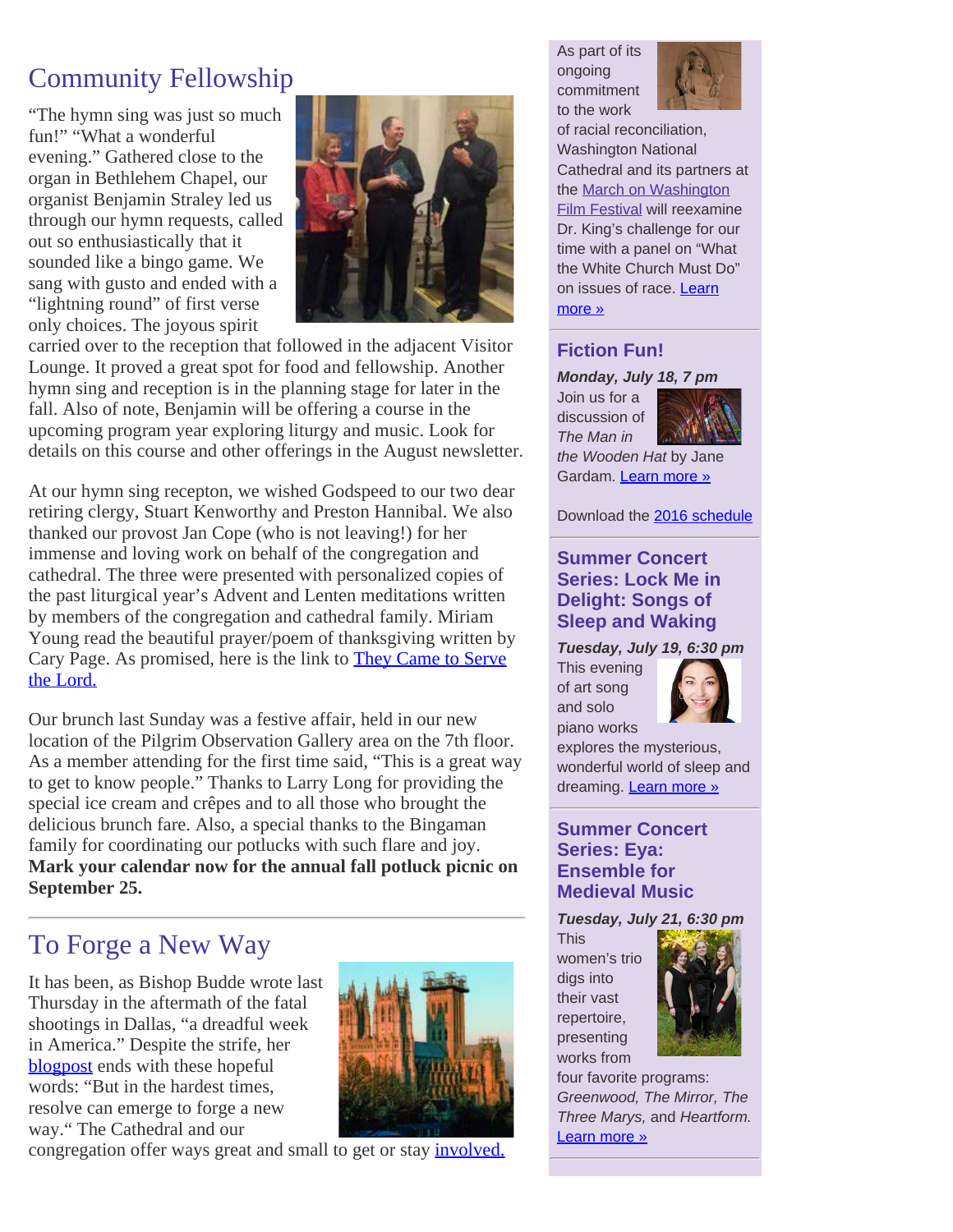The Outreach and Social Justice [\(OSJ\)](http://cathedral.org/congregation/outreach-social-justice) ministries offer weekly, monthly, and seasonal avenues to serve. See the sidebar for details on this weekend's Mandela Day, Martha's Table food collection, and the Sunday panel discussion [Racial Reconciliation: What the](http://cathedral.org/event/racial-reconciliation-what-the-white-church-must-do) [White Church Must Do](http://cathedral.org/event/racial-reconciliation-what-the-white-church-must-do).

## Summer Concert Series

*Tuesdays and Thursdays in July, 6:30 pm*

As part of the Summer Evening Hours program, the Cathedral's music department presents hour-long recitals. Delight in music spanning the centuries, from the medieval period to a commissioned work by Canon Michael



McCarthy. See the calendar sidebar for recital details.

## Wellbeing

*Then our mouth was filled with laughter, and our tongue with shouts of joy…* (Psalm 126:2)

"O God, in the course of this busy life, give us times of refreshment and peace…" (*Book of Common Prayer*)

Looking for times of refreshment? Here are three possibilities. Sing one evening per week; devote a Tuesday night to laughter; sign up for a weekend retreat.

#### **Samaritan Singers**

Calling singers of all skill levels to join this new relaxed, community choir. Inspired by **[Samaritan Ministry of Greater](http://www.samaritanministry.org/)** [Washington](http://www.samaritanministry.org/) in its pursuit to promote awareness of community needs, foster partnerships at all levels, and break down barriers imposed by poverty, **[Samaritan Singers](http://www.samaritansingersdc.org/)** aims to create fellowship and beautiful music of many varieties—music to be shared amongst each other, and someday at small events, parks, and even on street corners. Our remaining July rehearsals will be on July 20 and July 28 at Church of the Epiphany in downtown DC—just one block from Metro Center Station.

#### **Laughing Our Way to Wellbeing**

*Tuesday, July 26, 7:30–8:30 pm, Bishop's Garden* On **Cathedral Crossroads** evening, join leader Diane Cohen, for a program of Laughter Yoga, a blend of yogic, Pranayama breathing, and laughter exercises with health benefits for the mind, body and spirit. "With intentional laughter, we tap into a wellspring of joy that engenders feelings of health and well being. Please join us for this wacky, silly, and fun practice that has been proven to reduce stress and strengthen the immune system. The

### **Cathedral Crossroads**

*Tuesday, July 26, 6–8:30 pm* An evening of



contemplative practice with special program: "Laughing Our Way to Wellbeing," 7:30–8:30 pm, Bishop's Garden. [Learn more](http://cathedral.org/event/cathedral-crossroads-resurrections-summer-wonder-walk-bishops-garden-2016-07-26/) »

**Summer Concert Series: Voices in Dialogue – Benjamin Straley (organ) and Lauren Cook (soprano)**

*Thursday, July 28, 6:30 pm*

A concert highlighting pieces from the solo voice and



organ repertoire which work in conversation with one another by virtue of composer, time period or genre. [Learn more](http://cathedral.org/event/summer-concert-series-lauren-cook-clarinet-and-sam-post-piano-2016-07-28/) »

## **20s&30s Ultimate Sunday Brunch**

*Sunday, July 31, 11:30 pm* 

Join 20s&30s participants



as they choose a restaurant and enjoy fellowship. Meet at the congregation table. [Learn more](http://cathedral.org/event/20s30s-ultimate-sunday-brunch-2016-07-31/) »

**Summer Concert Series: Victoria Woodall (Soprano) and Alex Chan (Piano)**

*Tuesday, August 2, 6:30 pm*

An evening of French melodies, **German** Lieder, and



English folk songs. [Learn](http://cathedral.org/event/summer-concert-series-lauren-cook-clarinet-and-sam-post-piano-2016-07-26/)